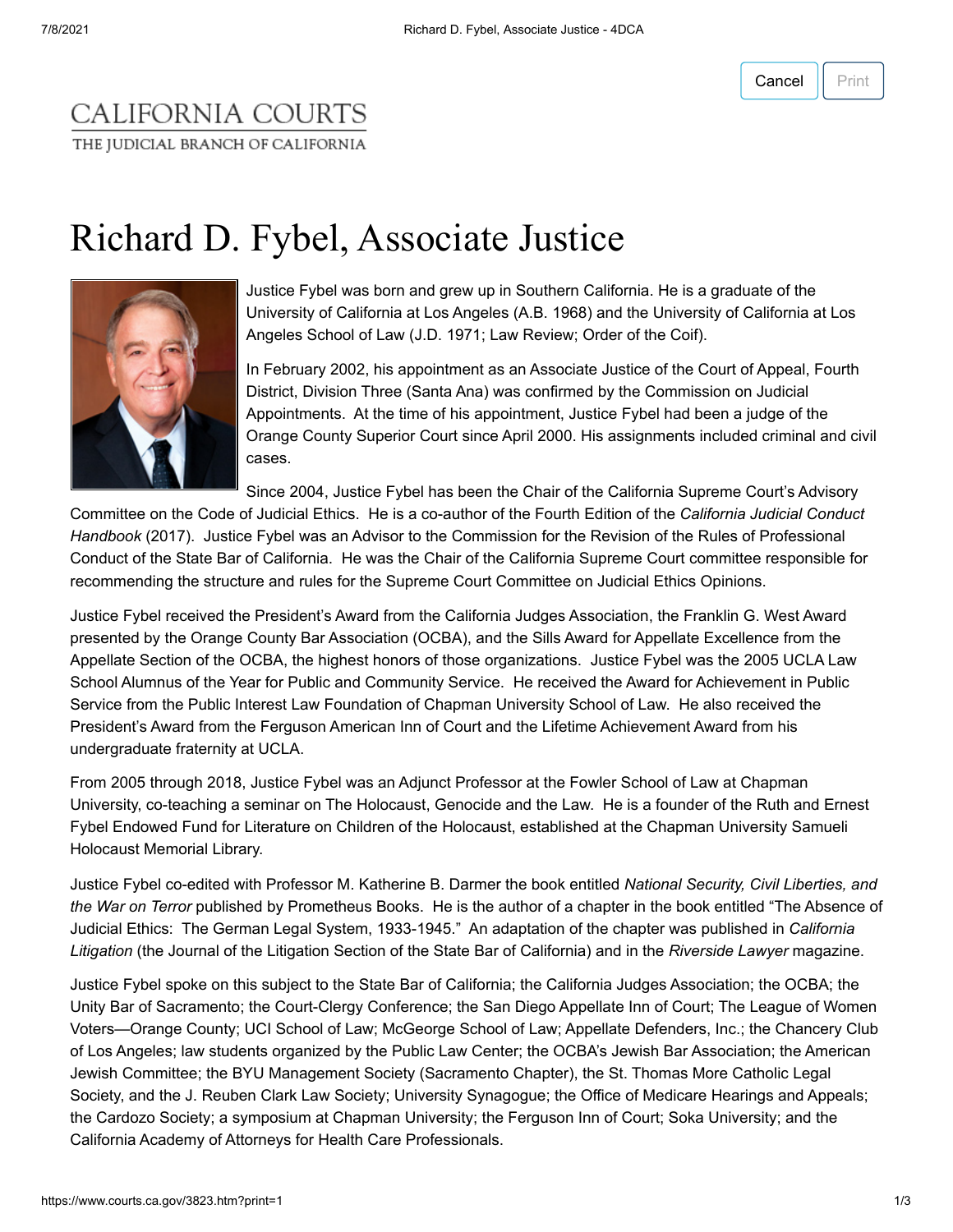## 7/8/2021 Richard D. Fybel, Associate Justice - 4DCA

Justice Fybel was a member of the Holocaust Program Planning Committee for "How the Courts Failed Germany," cosponsored by the United States Holocaust Memorial Museum, the University of California and the Judicial Council, and was a panel member in the program at UCI. Justice Fybel spoke at the opening of the exhibit created by the German Federal Bar entitled "Lawyers Without Rights—Jewish Lawyers in Germany Under the Third Reich" at both Southwestern and Chapman Law Schools. Justice Fybel gave a keynote speech in Nuremberg Courtroom 600 in observance of the 70th Anniversary of the Nuremberg Trials.

Justice Fybel is the author of *A Fond Remembrance of M. Katherine B. Darmer* published in volume 16, Chapman Law Review 249 (Winter 2013). He is also the author of *Assassins In Judicial Robes* published in Gavel to Gavel, the Los Angeles Superior Court Judicial Magazine (Spring 2013). On the 75th Anniversary of *Kristallnacht*, Justice Fybel commemorated the anniversary with a speech at an Interfaith Service of Remembrance at Chapman University. He spoke at the observance of the 80th Anniversary of *Kristallnacht*, at the event sponsored by the Central Valley Holocaust Educators' Network in Sacramento.

Justice Fybel is a member of the Boards of Advisors of the Fowler School of Law and The Rodgers Center for Holocaust Education at Chapman University. He is also a member of the Board of Visitors of UCI School of Law. He is a member of the Jewish Law Institute Advisory Board of the Touro Law Center (New York). Justice Fybel was the President of the Board of Directors of University Synagogue in Irvine from July 2010 through June 2012. He is a member of the JSerra Catholic High School Pre-Law Magnet Advisory Board. Justice Fybel gave keynote speeches on civility and ethics to Orange County high school students participating in a mock trial program at JSerra.

Justice Fybel was a member of the Judicial Candidate Conduct Task Force of the California Commission for Impartial Courts. He addressed the subject of judicial ethics in campaigns at a symposium on "Judicial Ethics and Accountability: At Home and Abroad" at McGeorge Law School and is a co‑author of an article on the subject published in volume 42 University of the Pacific McGeorge Law Review 135 (2010).

Justice Fybel is the author of *Honest Lawyers Make Good Lawyers—Thoughts on Ethics and Civility in the Legal Profession* (Nov./Dec. 2006) 19 Utah Bar J. 11. He was the commencement speaker at the graduation of the Class of 2010 at Chapman Law School. In 2017, he co-chaired the committee that drafted the "Civility Guidelines" for the OCBA.

Justice Fybel was the President of the UCLA Law Alumni Association and an officer of the Board of Trustees of the Orange County Public Law Library. He was a member of the Boards of Directors of the OCBA Masters Division. He is a member of the Judicial Advisory Board of the Association of Business Trial Lawyers, Orange County Chapter (ABTL). Justice Fybel has also served as a member of the Kleps Award Committee, honoring contributions made by California courts to the administration of justice; the UCLA Foundation Board of Councillors; a judge for the Constitutional Rights Foundation, UCLA School of Law, UCI School of Law, Chapman Law School, the statewide Traynor Moot Court Competition, the regional finals of the Jessup International Law Moot Court Competition, and the New York City Bar Association National Moot Court Competition; and a speaker in school programs sponsored by the Judicial Council, Orange County Education Department and the OCBA.

Justice Fybel has taught classes and spoken at events sponsored by the Judicial College of the California Courts (Making an Effective Record for Appeal; 2010-2017); the Center for Judicial Education and Research of the Administrative Office of the Courts (The California Code of Judicial Ethics; Legal Ethics for Appellate Court Employees and Attorneys; Legal Ethics for Trial Court Research Attorneys; Legal Ethics for Court Management; Recovery of Attorney Fees; and Use of Financial Documents in the Courtroom); the California Judges Association; the State Bar of California; the Orange County Superior Court (the Code of Judicial Ethics); the National Association for Presiding Judges and Court Executive Officers; the State Bar of Utah; the OCBA and the Los Angeles County Bar Association; the ABTL; the Los Angeles Superior Court; the Rutter Group; the Business Litigation, Appellate, and Labor and Employment Law Sections of the OCBA; the Orange County Trial Lawyers Association; the Ferguson Inn of Court; and the Constitutional Rights Foundation. Justice Fybel moderated a panel at UCI School of Law on the subject "Jewish and Islamic Legal Scholarship for Law School Audiences: From the Academy to the Courts."